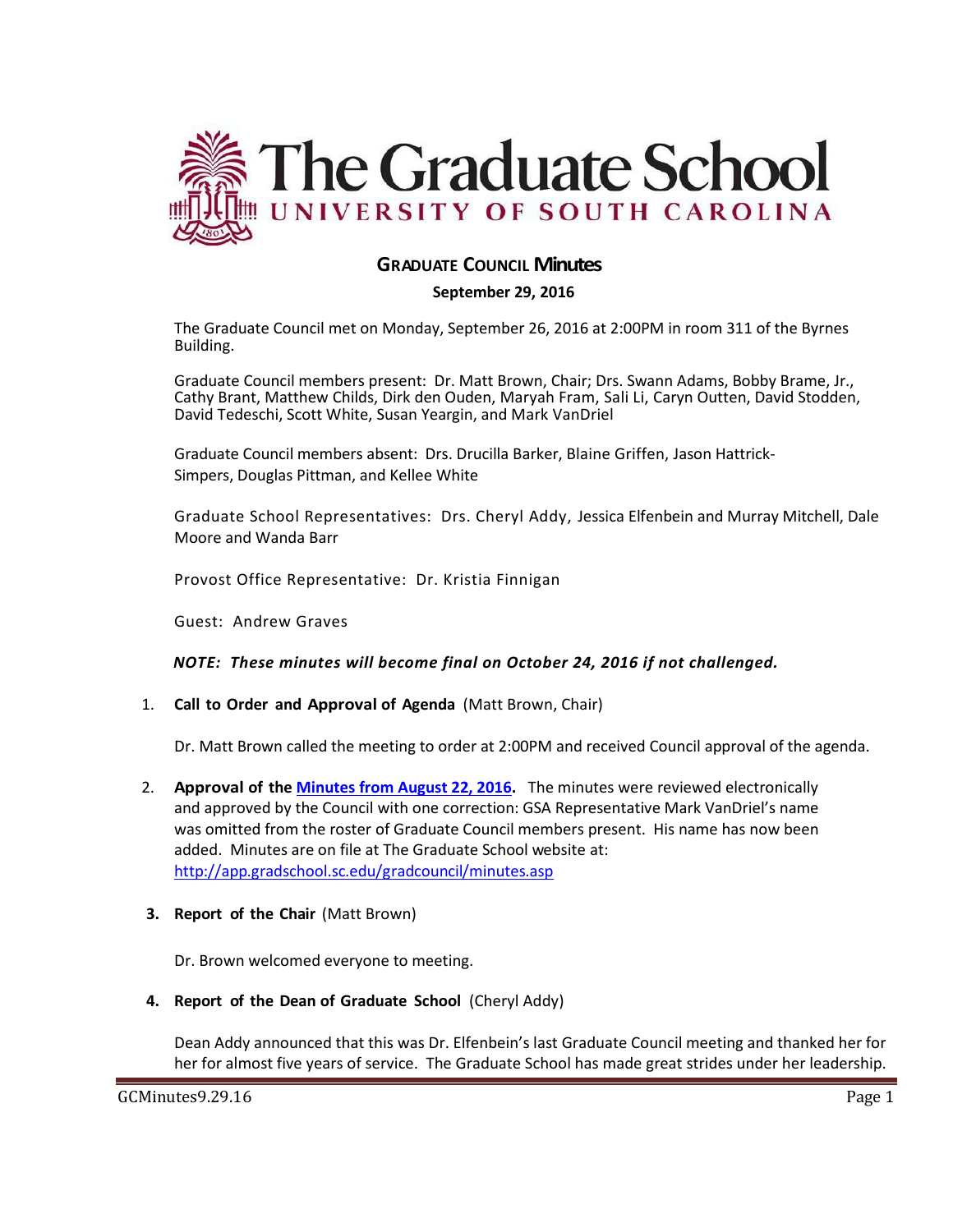Dean Addy shared that there would be a drop-in on Thursday at 4PM for Dr. Elfenbein in the Graduate School's big room and Graduate Council members are cordially invited and encouraged to attend to wish Dr. Elfenbein well. She reported that Dr. Elfenbein's position as Senior Associate Dean will not be filled right away since Dr. Heather Brandt is on board. Some realignment will take place and some shifting of responsibilities. Stay tuned for more details as they become available over the next few weeks.

One issue that has come up is several doctoral students have recently contacted the Graduate School wanting to use our communication mechanisms to distribute invitations to participate in various kinds of research studies. Our feeling is that if we start doing this, it could quickly get out of control. Should we have a blanket policy to just say no, or do we develop a clear policy on how to review these requests? After much discussion, it was decided that this might be best handled by the Graduate Student Association. Mark VanDriel will discuss this idea with the GSA and report back to the Graduate Council at the October meeting.

During the August meeting, Dean Addy briefly talked about her interest in the Graduate Council working on some policy template language to use with our growing number of partnerships with international institutions. Since then, she did a brief presentation to the Council of Academic Deans as part of a small retreat with Global Carolina. They talked about the challenges of the growing international presence and the growing interests in doing different kinds of dual degrees. We really need to evaluate what our policies are and develop some template languages for MOUs with different institutions so that we don't have multiple groups writing their own MOUs and making commitments about the admission process, academic credential requirements, and other issues related to admission eligibility. **Is this something that we want to delegate to Academic Policy and Practices or do we want to identify an ad hoc committee of members who are more involved with issues related to international programs who understand more directly the issues involved with this?** A discussion ensued, and Dr. den Ouden, Chair of the Academic Policy and Practices Committee, will take the helm and invite some key people to help develop the language necessary for this policy template. As ShoreLight moves into the graduate programs and recruits more international students, this policy template language will be necessary.

There has been a lot of discussion regarding graduate assistantships. The biggest challenge is that there are not enough resources to go around. The Office of summer, evening, and non-degree programs has a separate funding mechanism, and they are trying to standardize what they are doing both for adjunct faculty, full time faculty, dual employment and graduate assistants. There is such a wide range of pay. We need to collect some baseline data regarding minimums or ranges of stipends and supplements across the graduate assistants. **Is this something that the disciplines can manage or would you rather us pose this question through the new Associate/Assistant Graduate Deans' Council?**

Dr. Brown advised that he was on the sub-committee on the Blue Ribbon Finance Committee last year and reported that it was very difficult to get the data needed. Every single unit is different. He doesn't know who the best committee would be to gather this information. Dr. Mitchell and Dr. Brown both felt that the Associate/Assistant Graduate Deans' Council would be a more powerful unit to request this information and get the responses needed in a more timely manner.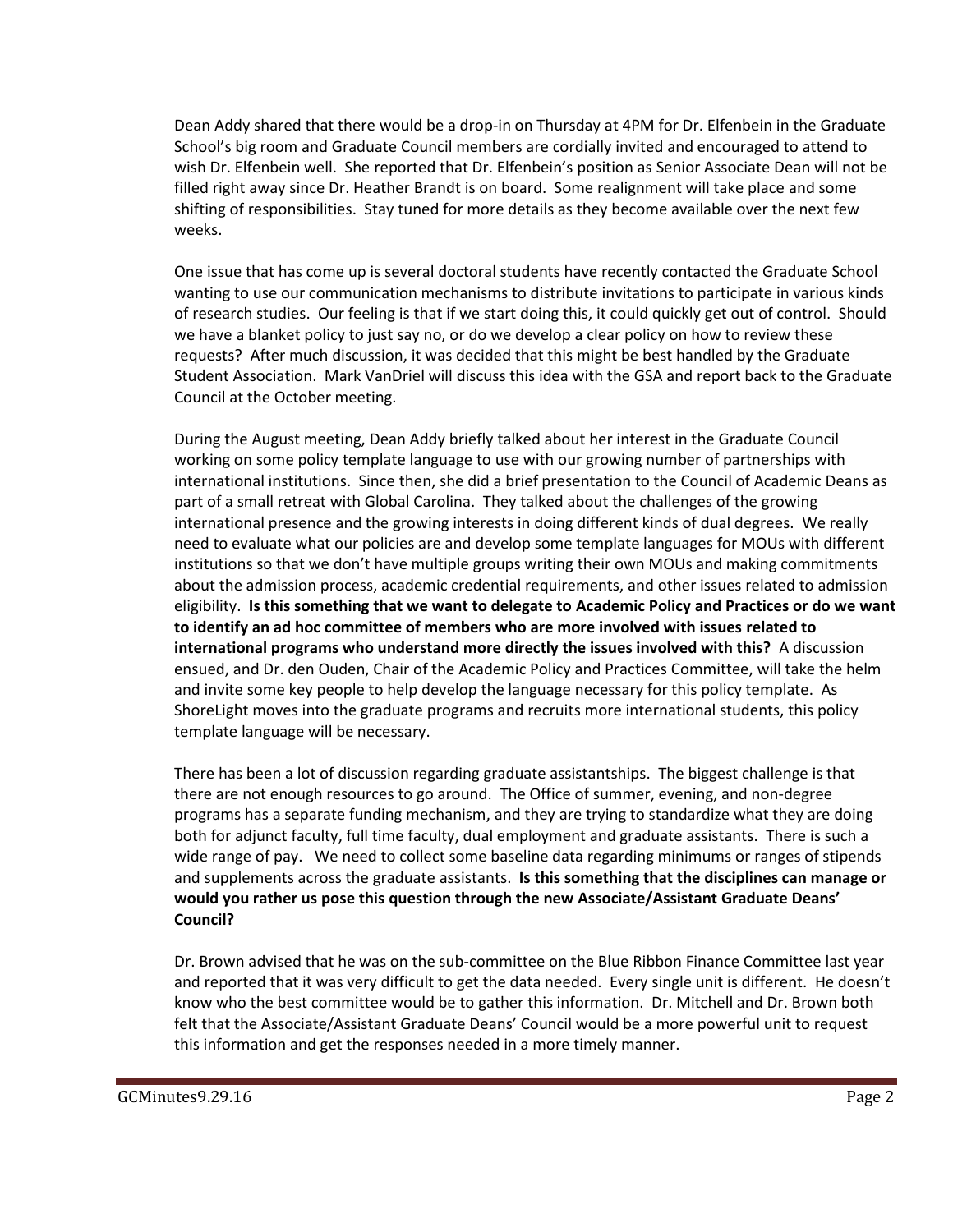## **5. Report of the Secretary of the Graduate Council / Associate Dean** (Murray Mitchell)

Dr. Mitchell further discussed the formation of the Associate/Assistant Graduate Deans' Council. The intention is for them to meet four times a year as opposed to monthly meetings. The first meeting took place on September 20<sup>th</sup>. This is a group patterned after the Associate/Assistant Deans' Council that deals with Undergraduate issues. The mission is not to replace the existing Graduate Council but to supplement the action that is this faculty governance body. Both groups would serve in an advisory capacity to the Dean where the authority finally rests for any action that is taken. The intention was that it would be a forum for discussion of common issues and to make recommendations concerning graduate academic affairs to the University administration and appropriate faculty committees. This newly formed Council would also respond to proposals related to graduate academic affairs submitted by members of the University community and solicit information on what is going on with graduate assistantships. GA pay ranges vary widely—we already know that; but, we don't know how much. Part of this inquiry was spurred by Evening Programs to have some mechanism to deliver their programs. The Associate/Assistant Graduate Deans' Council may be better positioned to solicit this information from respective departments. Then, baseline information can be helpful as we move forward in trying to ensure that graduate students are more equitably treated than may be happening in some programs.

Initially, the Associate/Assistant Graduate Deans' Council has already been the dissemination point for sharing more information on Special Topics Courses. A list of a few of those will be proposed today. There are over 20 more Special Topics Course proposals that have come since September  $1<sup>st</sup>$  for Spring of 2017. The syllabi that come in are less than complete in most cases, with inadequate information for a student to understand what they would be getting themselves into if they signed up for that Special Topics Course. If the student earns an "A", there will not be a problem. If the student earns anything less than an "A", it has the potential to arise to the Grievances, Appeals and Petitions Committee. Sorting out a dispute when course expectations are unclear is difficult. Students have a reasonable complaint when it is unclear why they received a particular grade or why they are being asked to do more than they thought they were signing up to do initially. The Assistant and Associate Deans generally are signing off for their Deans and hopefully they can better educate their faculty as to what a proper syllabus looks like.

There is also an effort to better explain the difference between Associate Graduate Faculty status and Term Appointments. Not many programs have taken much advantage of the Associate Graduate Faculty status yet. Hopefully, awareness of this alternative mechanism will help them programs do a better job of offering guidance to their doctoral students.

The Graduate Council Committee staffing is very close to complete. There may be some delay in Committee business as we do some behind the scenes assembly of Committee membership. Committee chairs must be Graduate Council members but the rest of the committee can be other associate or regular graduate faculty members from elsewhere. Much of the heavy lifting is done by the Curriculum Committees as they get access to the APPS to view the proposals and offer their comments on them.

A pending SACS-COC review is coming very soon. Dr. Finnigan stated that she just attended a meeting about the website freeze. Her area is working with the Web Communications people and they are in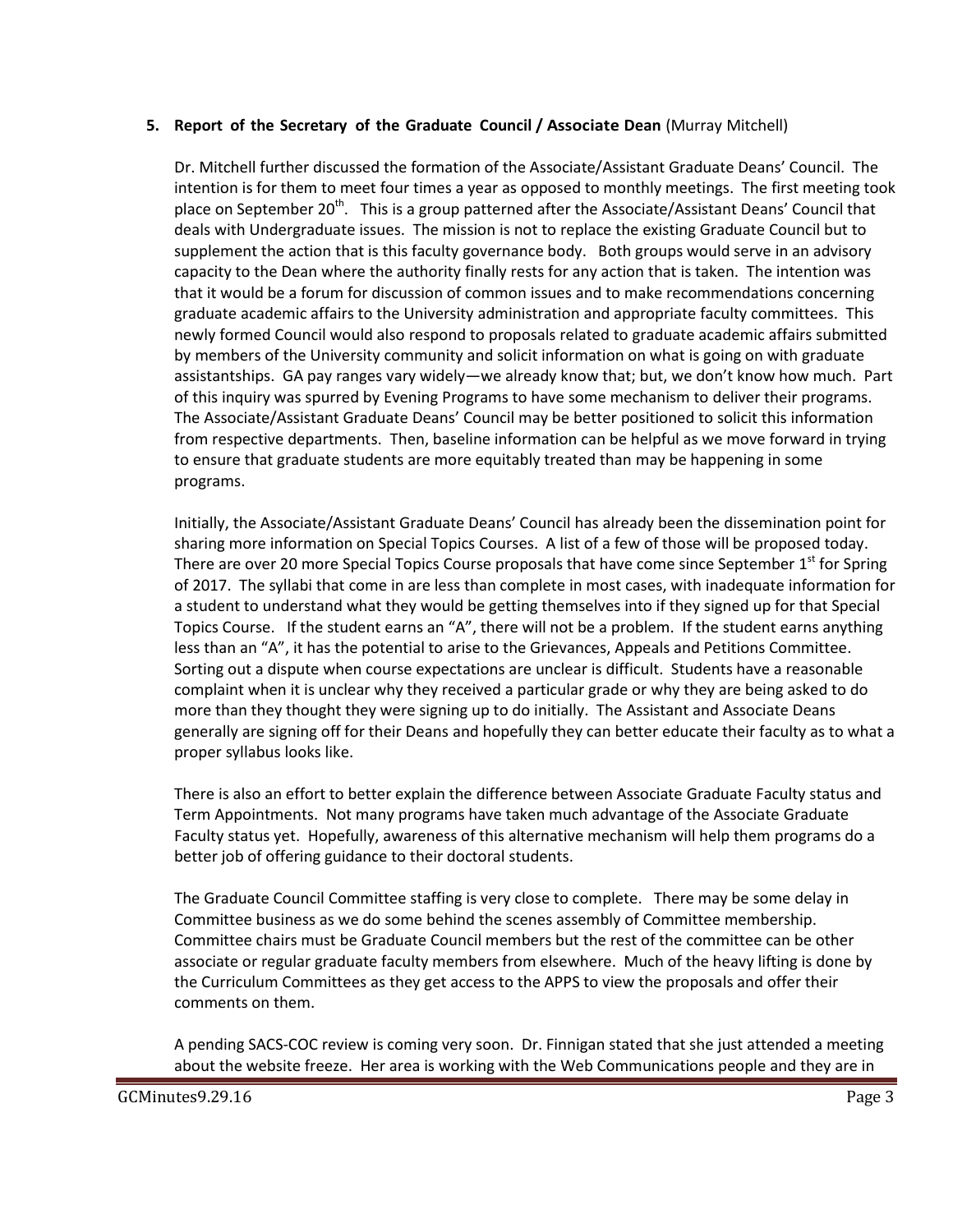discussion about how the plan will be rolled out. They already know which websites will need to be locked. This pending freeze is not as alarming as it sounded initially, and the freeze will not take as long as it has in the past. The freeze should not affect most departments. The groups that will be affected are Portal Level, Student Affairs and The Graduate School. No department's progress should be halted due to website transitions. Departments will be hearing more from Dr. Mitchell, and a series of communications will go out before the freeze actually occurs.

## **6. Report of the Graduate Student Association Representative** (Mark VanDriel)

As the GSA Representative, Mr. VanDriel plans to inform the Graduate Council more on GSA's potential issues that they attempt to address and less on what goes on from an operational standpoint—more productive and less informative.

GSA has received quite a few reports from students in the College of Arts and Sciences who are very concerned about their funding. The Department of History had a very productive graduate student meeting led by Graduate Council member, Dr. Matthew Childs. Some students are talking about transferring to other universities. GSA has plans to bring the funding issue up with the Graduate Council, with Dean of Arts and Sciences Lacy Ford, and potentially going further. The students are concerned about losing their travel money, their assistantships, and fellowship funding. GSA is actively looking at ways to help the graduate students understand what is going on in the College of Arts and Sciences.

Mr. VanDriel thanked Dr. Elfenbein for her hard work with the transformation of the Presidential Fellows. He and several other past Presidential Fellows are very grateful.

## **7. Report of the Academic Policy and Practices Committee** (Dirk den Ouden)

None at this time

8. **Report of the 500/600 Level Courses, Distance Education and Special Courses** (Murray Mitchell)

A listing of 500/600 Level Courses is presented to Council for informational purposes only.

#### **500/600 Level Courses**

None at this time

## **Distance Education Delivery**

None at this time

## **Special Topics Courses**

**COMD 710 (3)** Selected Topics in Speech Pathology: Autism (Spring 2017) **POLI 591 (3)** Seminar in Writing Political Science (Fall 2016)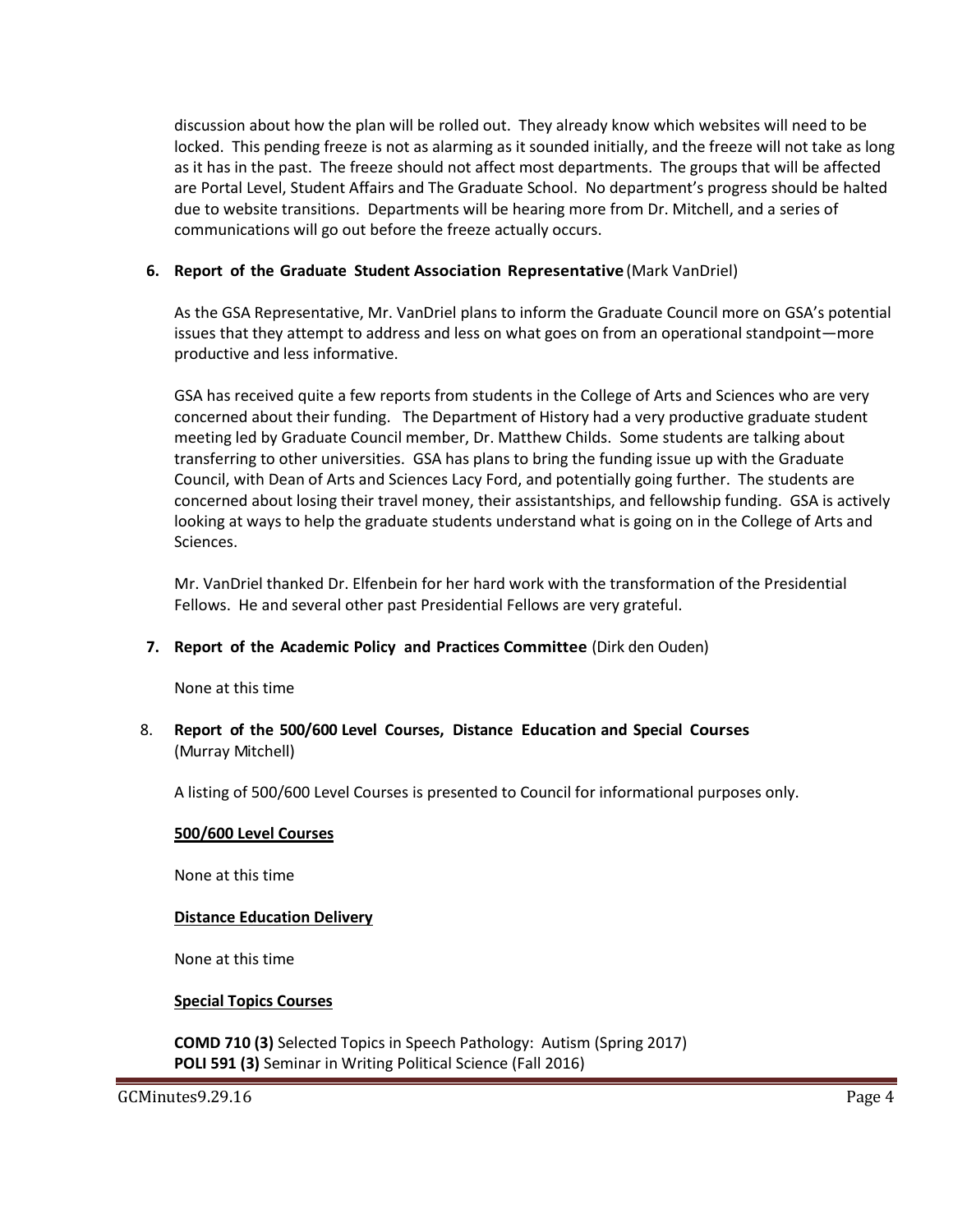#### 9. **Associate Graduate Faculty Nominations (Murray Mitchell)**

Name: **Kelli Kenison**, Ph.D. Program: Health Services Policy and Management Term: Fall, 2016 – Fall, 2022 Name: **Richard Lussier**, Ph.D. Program: Ed.D. in Curriculum & Instruction (Curriculum Studies) Term: Fall, 2016 – Fall, 2022 Name: **Bankole Olatosi**, Ph.D. Program: Health Services Policy and Management Term: Fall, 2016 – Fall, 2022

Name: **Vashanti Rao**, Ph.D. Program: Educational Studies Term: Fall, 2016 – Spring, 2022

Name: **Suha Tamim**, Ed.D. Program: Ed.D. in Curriculum & Instruction (Curriculum Studies) Term: Fall, 2016 – Fall, 2022

#### Name: **Ken Watkins**, Ph.D. Program: Health Promotion, Education, and Behavior

Term: Fall, 2016 – Fall, 2022

# *All nominations were unanimously approved by Graduate Council*

10. Fellowships and Scholarships Committee (Scott White)

None at this time

## 11. **Report of Science, Math, and Related Professional Programs Committee (David Tedeschi)**

Dr. Tedeschi reported that the committee had received a few proposals that were reviewed and returned with advisement notations. None at this time

# 12. **Report of the Humanities, Social Sciences, Education, and Related Professional Programs Committee** (Murray Mitchell, reporting for Drucilla Barker)

Below is a list of proposals reviewed by the Committee. Each curricular action can be viewed at this Public Agenda review site:<https://www.sc.edu/programproposal/gradagenda/?id=16>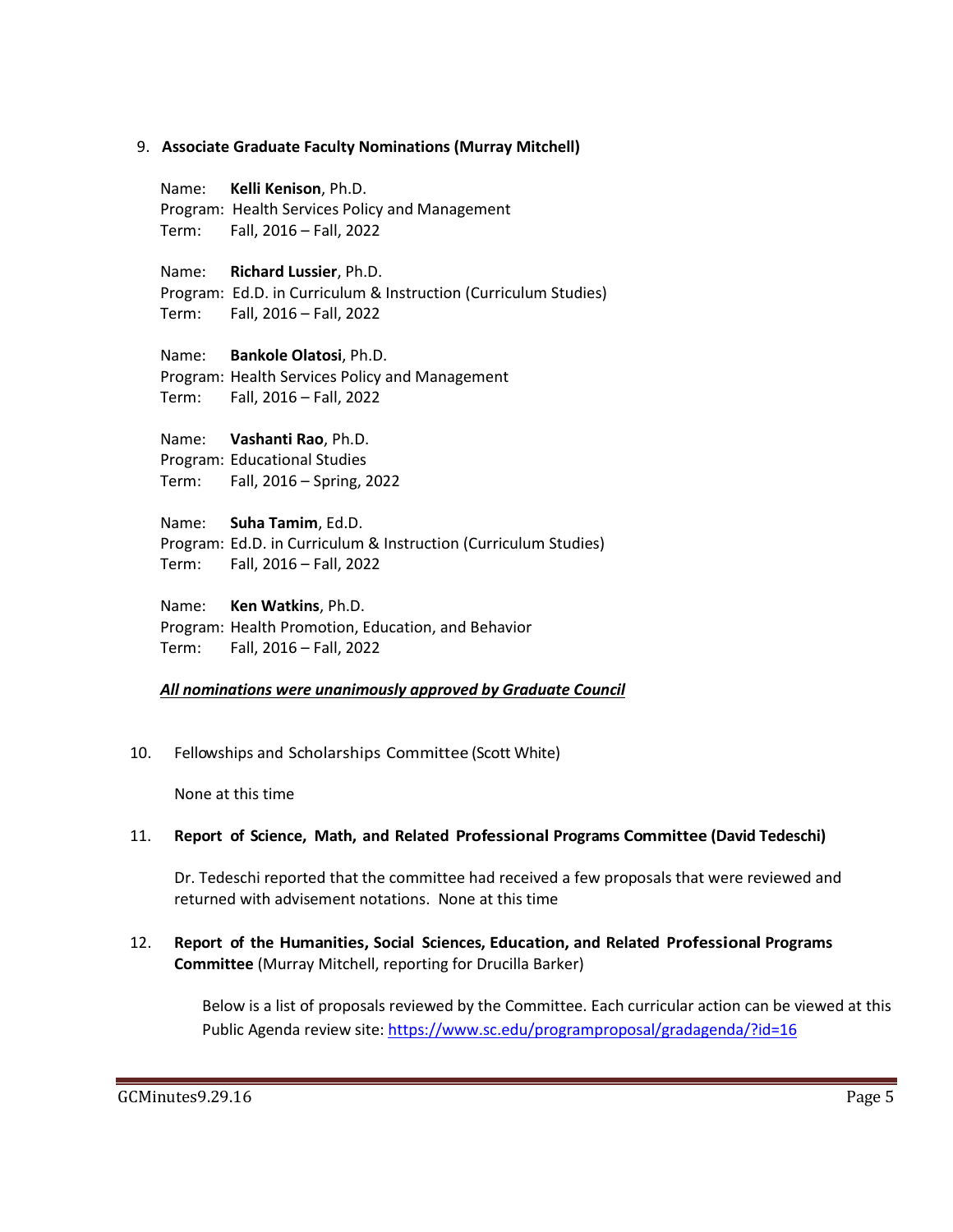At this Public Agenda link, the individual proposals are not live-linked, but agenda items are listed in alphabetical order. To view the full proposals, GC members and Committee Chairs still need to go to the Committee Review site, and filter for "Committees", then for the "Committee" called "Added to Grad Council agenda."

- **EDLP Major / Degree Program**, M.Ed. Higher Education Business Administration, Education, Terminate Program
- **EDRD 731** Assessment and the Foundations of Reading/Writing Education, Change Course
- **PSYC 825** Introduction to Statistical Mediation Analysis Arts and Sciences, New Course

## *All proposals were unanimously approved by Graduate Council.*

## 13. **Report of the Grievances, Appeals and Petitions Committee** (Maryah Fram)

Due to delays in assembling this committee, Dr. Mitchell requested that the Council operate as a Committee of the Whole to address an appeal that is pending. The Council agreed and went into closed session to consider the appeal.

## **Closed Session**

## **Return to Open Session**

The Council returned to Open Session and received a motion from the Grievances, Appeals and Petitions (GAP) Committee to support the student appeal. The Council unanimously supported the motion.

# 14. **Other Committee Reports**

Dr. Brown reported for Dr. Heather Brandt that Dr. Kellee White has agreed to serve as co-chair of the newly formed ad hoc Advisory Committee on Professional Development for Graduate Students. She will serve with Jennifer Mandelbaun, PhD student in public health as the graduate student co-chair. Dr. Brandt and Emily Rendek will provide support for this committee. In addition, they have been identifying other faculty and graduate students to invite to join the committee. She thaned Dr. Brown for recommendations from his program. They hope to extend additional invitations by early next week and meet for the first time in November. If there are additional recommendations/nominations, please let Dr. Brandt know by the end of this week (September 30).

In the meantime, they have been busy planning professional development activities based on their understanding of graduate students' professional development needs. They have a number of professional development offerings for graduate students this fall and they would greatly appreciate members of the Graduate Council sharing this information with their respective units and encouraging graduate directors (and others) to share this information with their graduate students. Thus far, they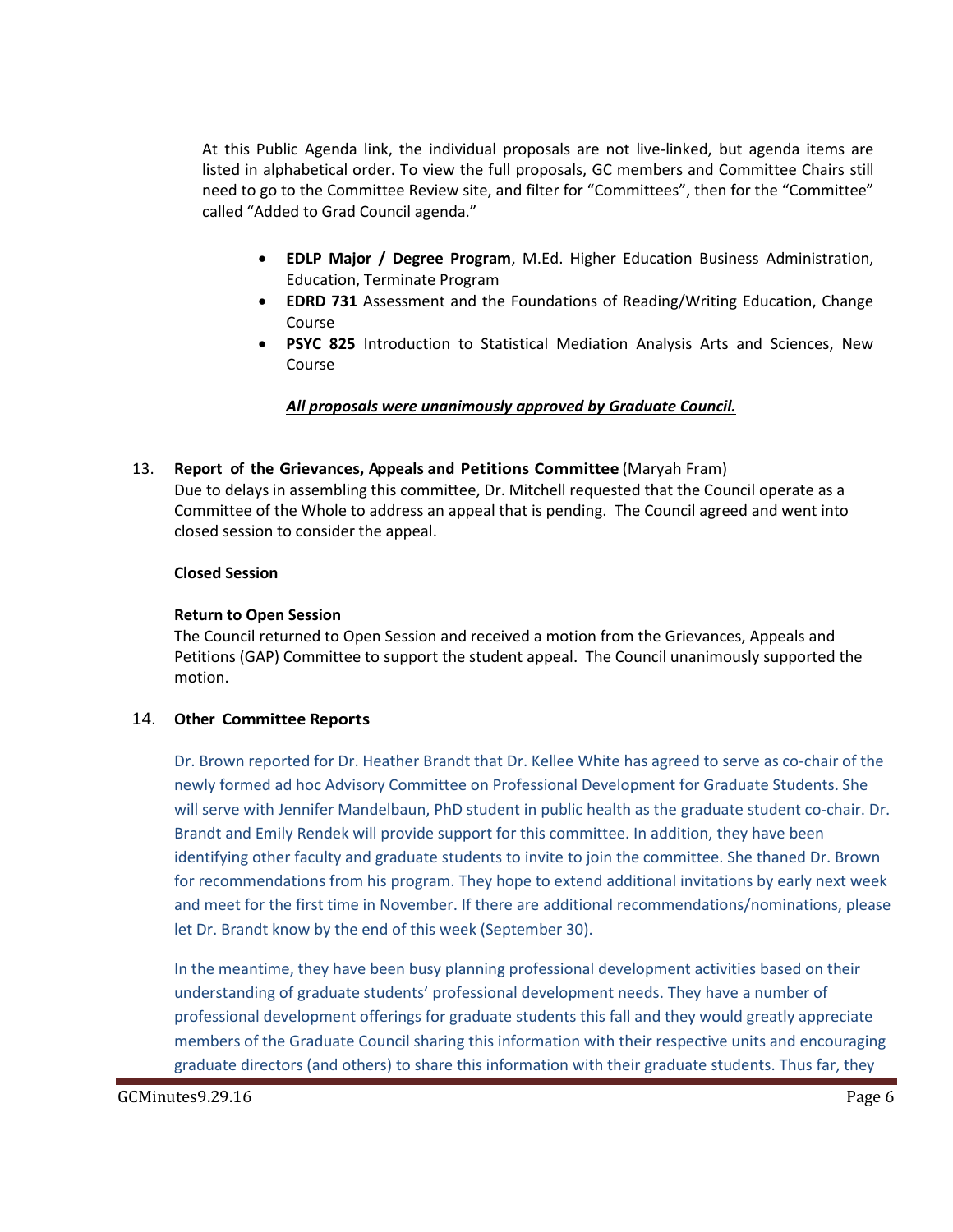have communicated this information through the GRADDIR listserv and graduate student listserv. We will continue to work on dissemination through the best channels.

The following are offerings that they have planned

#### **Every Friday during the Academic Year**

Professional Development Fridays kicked off on August 19. Every Friday during the academic year, content on professional development topics are posted to the Graduate School social media.

Facebook:<https://www.facebook.com/GradSchoolAtUSC/> Twitter: @gradschoolatUSC Instagram: @gradschoolatUSC YouTube: The Graduate School at USC (recent video: [https://www.youtube.com/watch?v=-](https://www.youtube.com/watch?v=-I5R__F9O0k&feature=youtu.be) [I5R\\_\\_F9O0k&feature=youtu.be\)](https://www.youtube.com/watch?v=-I5R__F9O0k&feature=youtu.be) Blog[: https://gradschoolatusc.wordpress.com/](https://gradschoolatusc.wordpress.com/)

#### **October 11, 2016 | 4:30-6:00 p.m.**

OPEN HOUSE for Graduate Students at the University of South Carolina Career Center

Join us for refreshments and the opportunity to meet Career Coaches who can assist with your preparation for your next job.

Learn more about the resources of the Career Center at: [http://www.sc.edu/career/.](http://www.sc.edu/career/)

Location: Thomas Cooper Library, Level 5

#### **October 21, 2016 | 9:00-11:00 a.m.**

#### [Flexible Leadership](http://reg.abcsignup.com/reg/event_page.aspx?ek=0023-0015-dfe85e4590544fc088b5139cf1e04d1c)

Learn how to deal with employees at different levels of development and independence. This program will address the various roles that supervisors must play to effectively manage their workforce. Participants will be introduced to a proven model of leadership that demonstrates the factors that must be considered when choosing the appropriate leadership style for different employees. Participants will develop skills that allow them to determine the readiness level of employees to assume tasks and adjust their leadership approach accordingly. In addition, job aids will be provided to assist supervisors in identifying appropriate leadership behaviors needed to achieve results with various types of employees.

Instructor: Nathan Strong is the Director of Organizational and Professional Development for the Division of Human Resources.

Location: DISC 331

Space is limited. Registration required: [http://reg.abcsignup.com/reg/event\\_page.aspx?ek=0023-0015](http://reg.abcsignup.com/reg/event_page.aspx?ek=0023-0015-dfe85e4590544fc088b5139cf1e04d1c) [dfe85e4590544fc088b5139cf1e04d1c](http://reg.abcsignup.com/reg/event_page.aspx?ek=0023-0015-dfe85e4590544fc088b5139cf1e04d1c)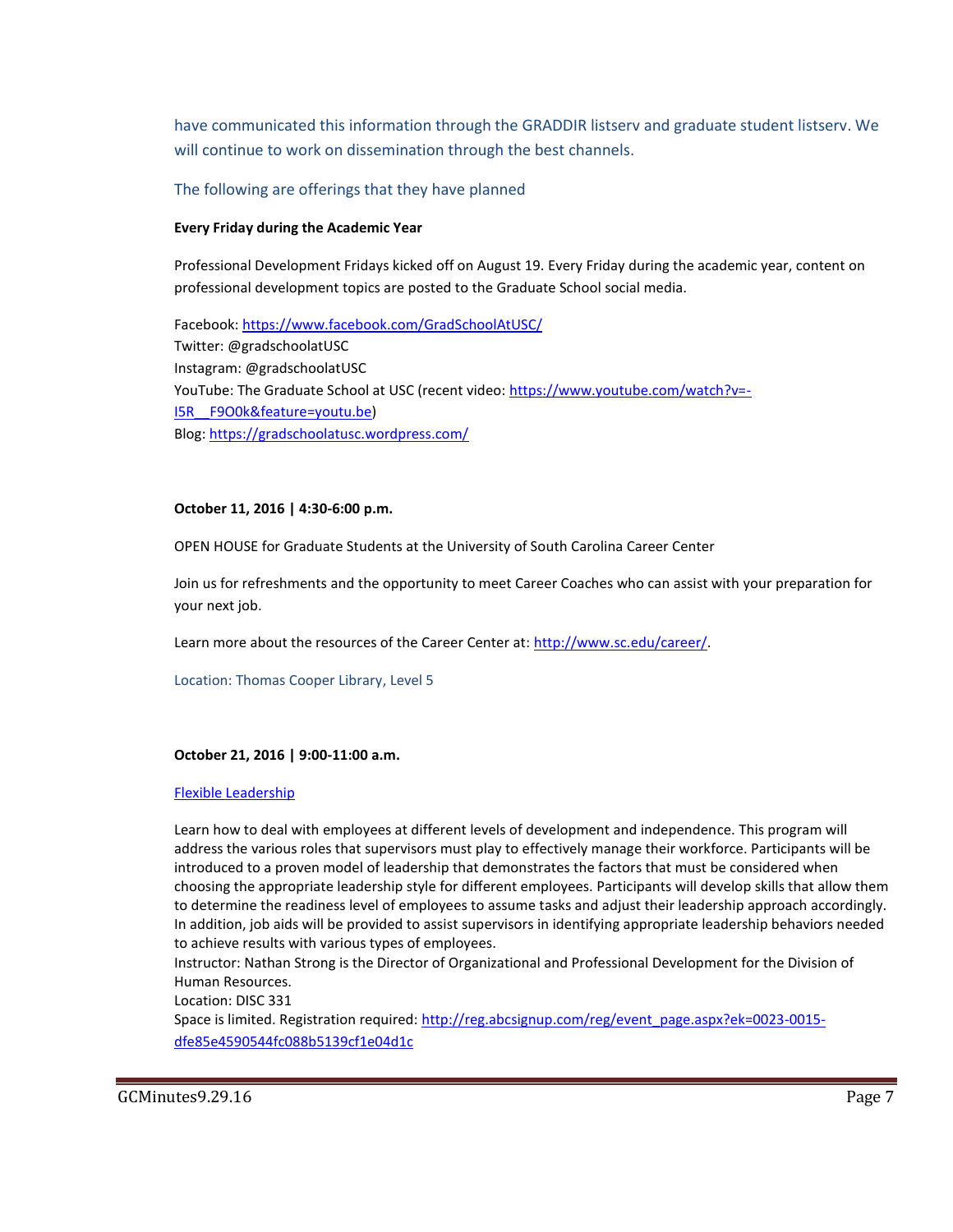#### **October 28, 2016 | 4:00-5:00 p.m.**

#GRADprofdev Twitter Chat

Join us to network and interact with USC graduates about professional development topics. Graduates of masters and doctoral programs will interact with participants to share advice. Follow @gradschoolatUSC and #GRADprofdev to participate.

#### **November 11, 2016 | 9:00-10:30 a.m.**

#### [Team Player Styles](http://reg.abcsignup.com/reg/event_page.aspx?ek=0023-0015-7D9557E260774AC28A42FA2CF679D1F2)

Team dynamics are affected by a number of factors. One of the most significant of the factors is the styles that team members tend to use while participating in the group. Teams can be influenced in a number of ways, both positively and negatively, by individual team style preferences. This workshop will explore the features of four team style preferences, discuss how these styles typically interact, and examine both the common conflicts between different team player styles and how to anticipate and manage them.

Instructor: Nathan Strong is the Director of Organizational and Professional Development for the Division of Human Resources.

Location: Byrnes 311

Space is limited. Registration required: [http://reg.abcsignup.com/reg/event\\_page.aspx?ek=0023-0015-](http://reg.abcsignup.com/reg/event_page.aspx?ek=0023-0015-7D9557E260774AC28A42FA2CF679D1F2) [7D9557E260774AC28A42FA2CF679D1F2](http://reg.abcsignup.com/reg/event_page.aspx?ek=0023-0015-7D9557E260774AC28A42FA2CF679D1F2)

#### **November 18, 2016 | 2:00-3:00 p.m.**

Navigating the Marketplace: How graduate students can take advantage of the Affordable Care Act

Presenter: Jackie Knight, MPH, CHES, Healthy Carolina

Registration required. Registration information coming.

#### **December 2, 2016 | 2:00-3:00 p.m.**

Grant Basics Webinar

This webinar is designed to prepare graduate students and postdocs to write competitive grant proposals. The session will cover strategies for grant writing success and provide guidance on how to develop a grant budget and justification.

Presenters: Dr. Lauren Clark and Beth Herron, Office of the Vice President for Research

Registration required. Registration information coming.